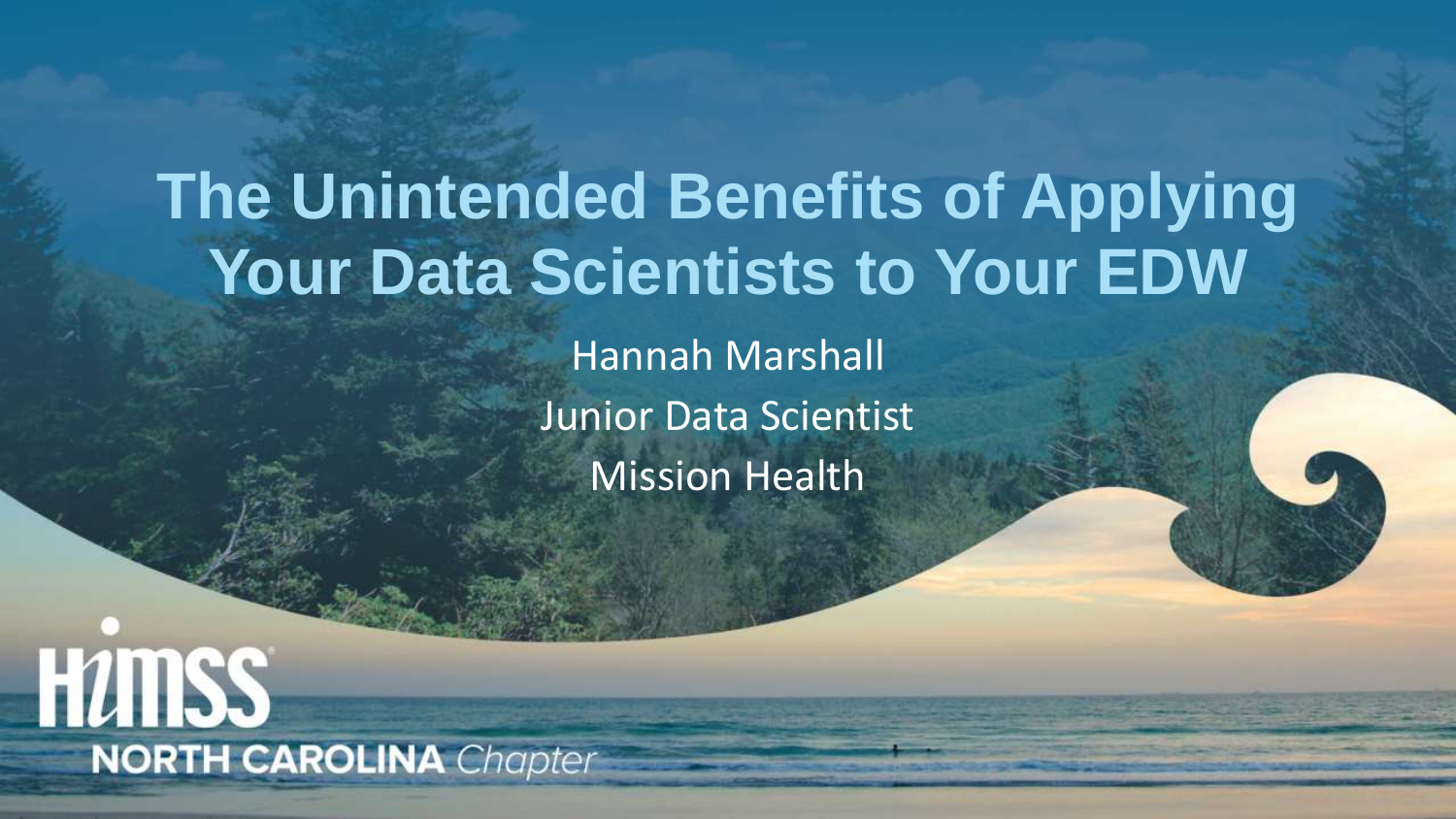#### **Outline**

- Discuss Mission Health's
	- EDW
	- Roles in Analytics
- What is a Data Scientist?
	- Role at Mission Health
- Situations where data science has proven useful to the EDW

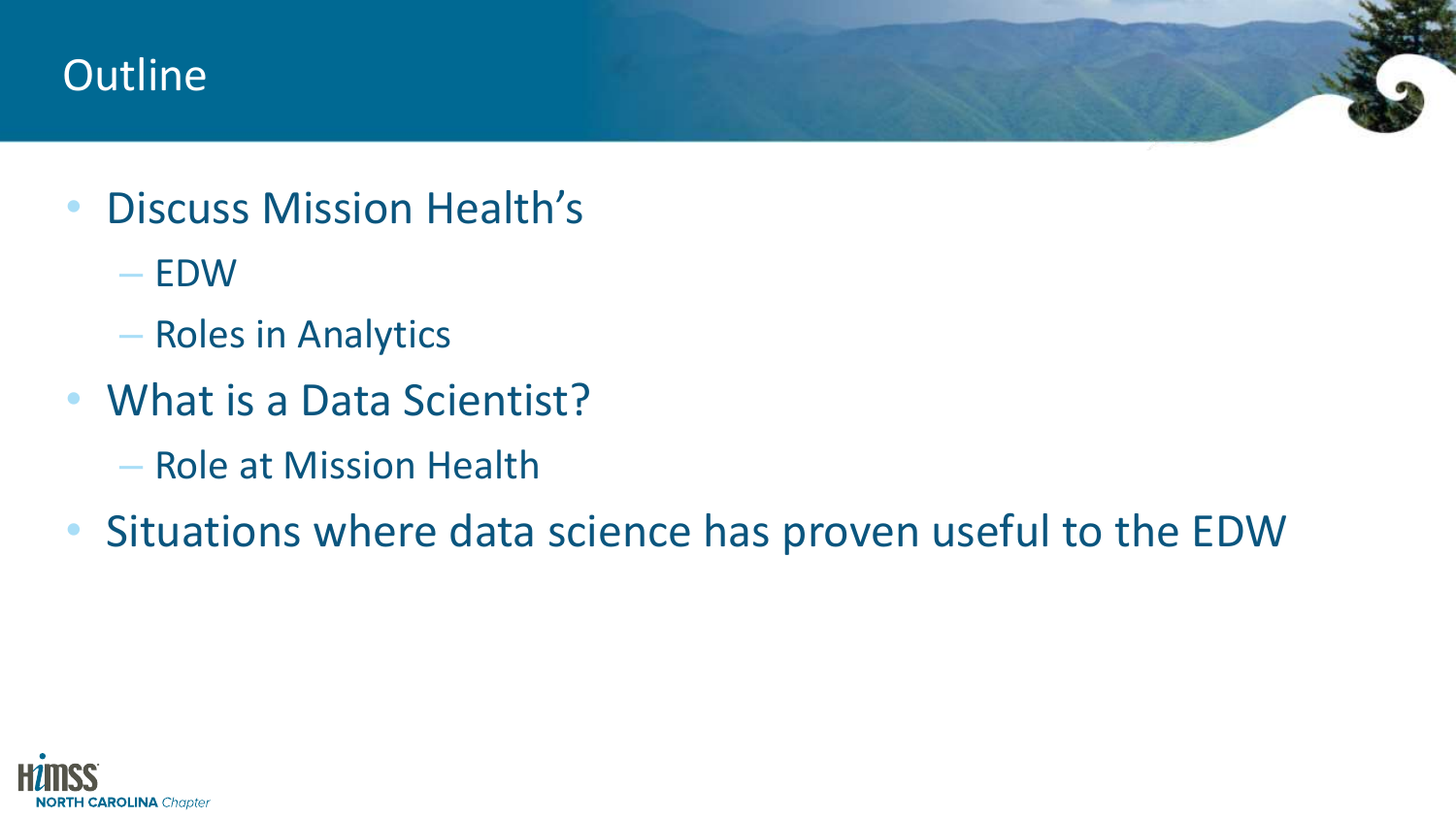## Enterprise Data Warehouse (EDW)



#### The EDW is a **sequence of transformations** on



data.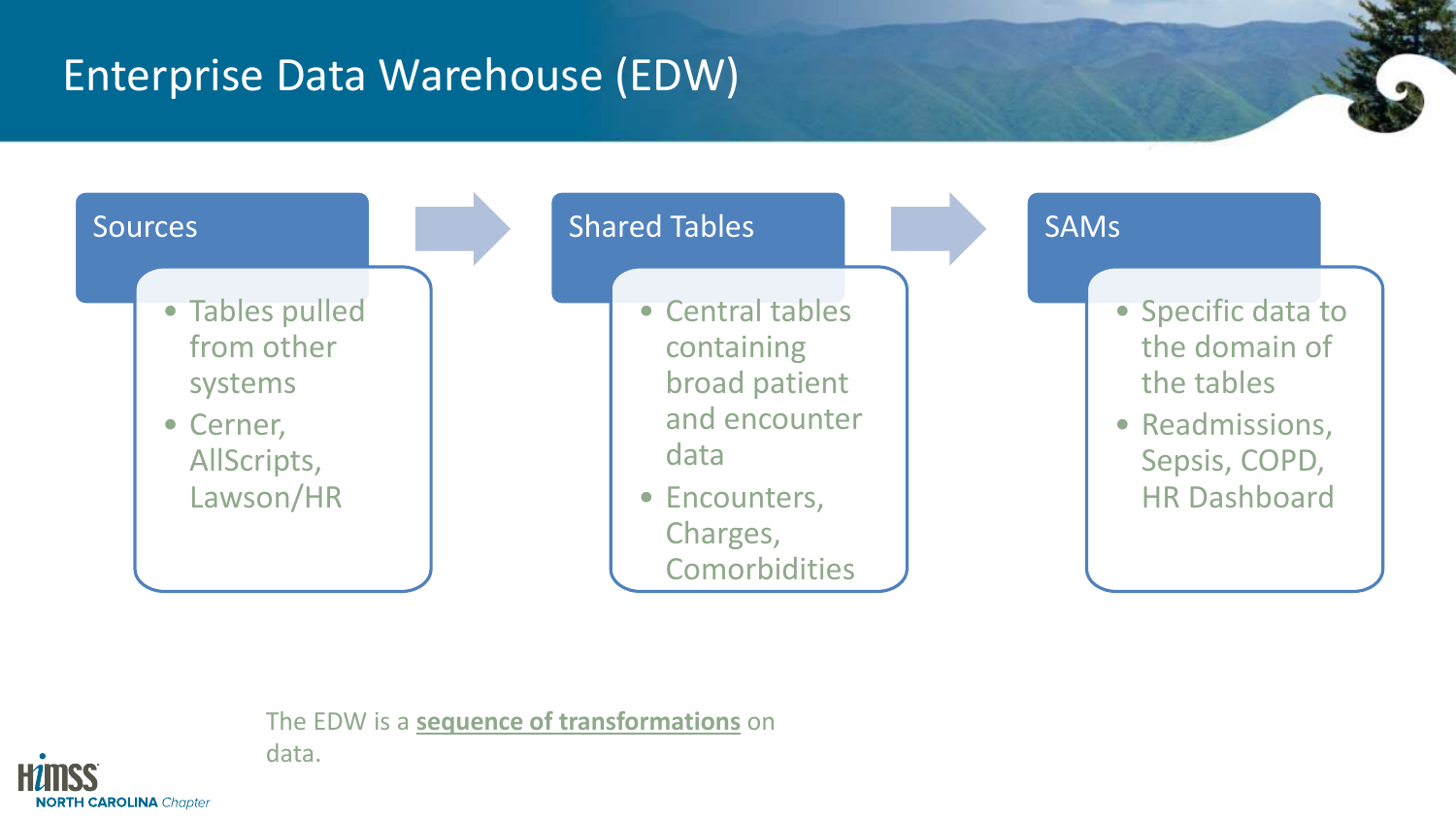#### Our EDW



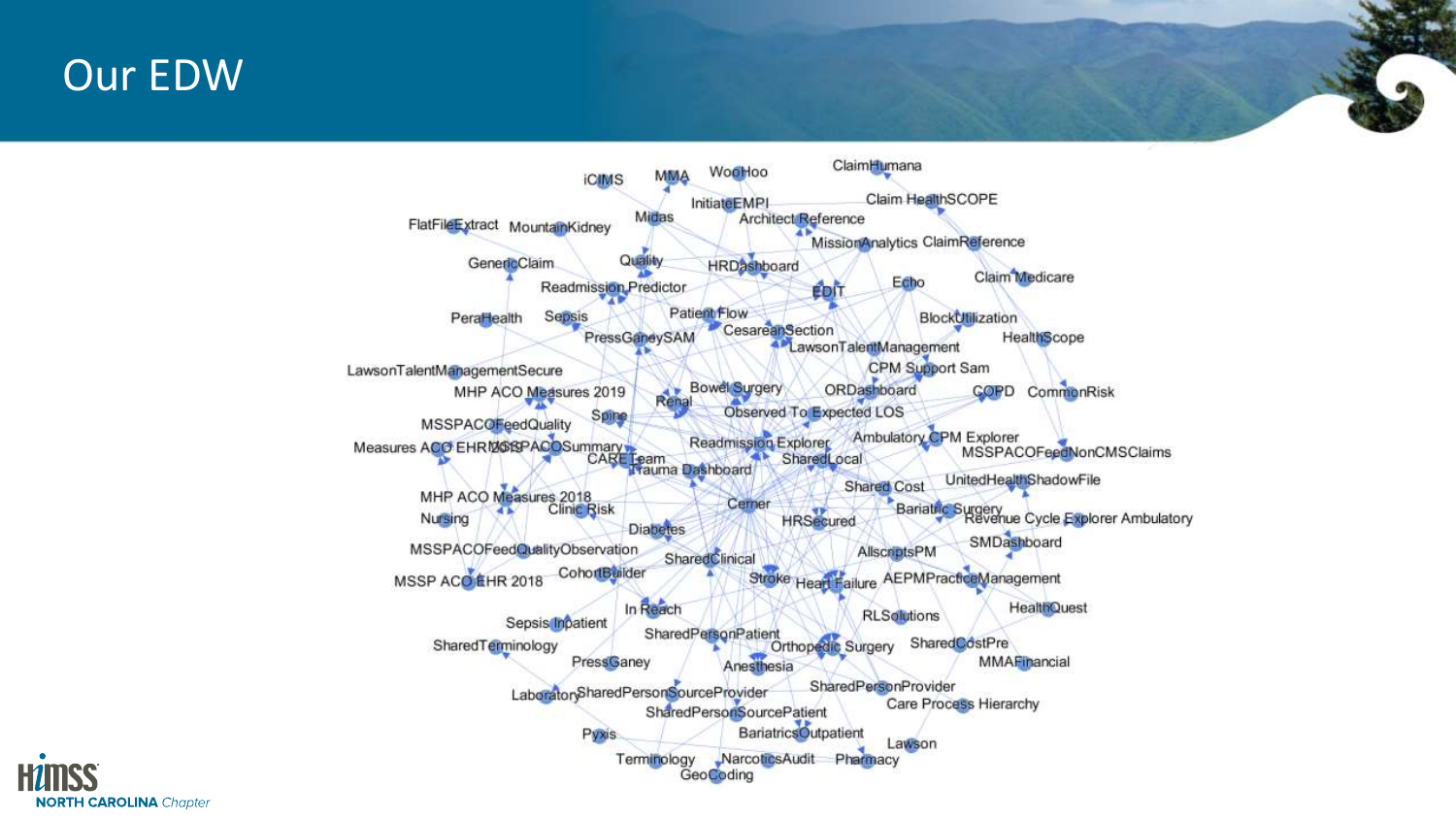### Clinical and Business Analytics

## • 24 people in 3 Teams

- Data Architects
- Analytics Insight Consultants
- Data Scientists

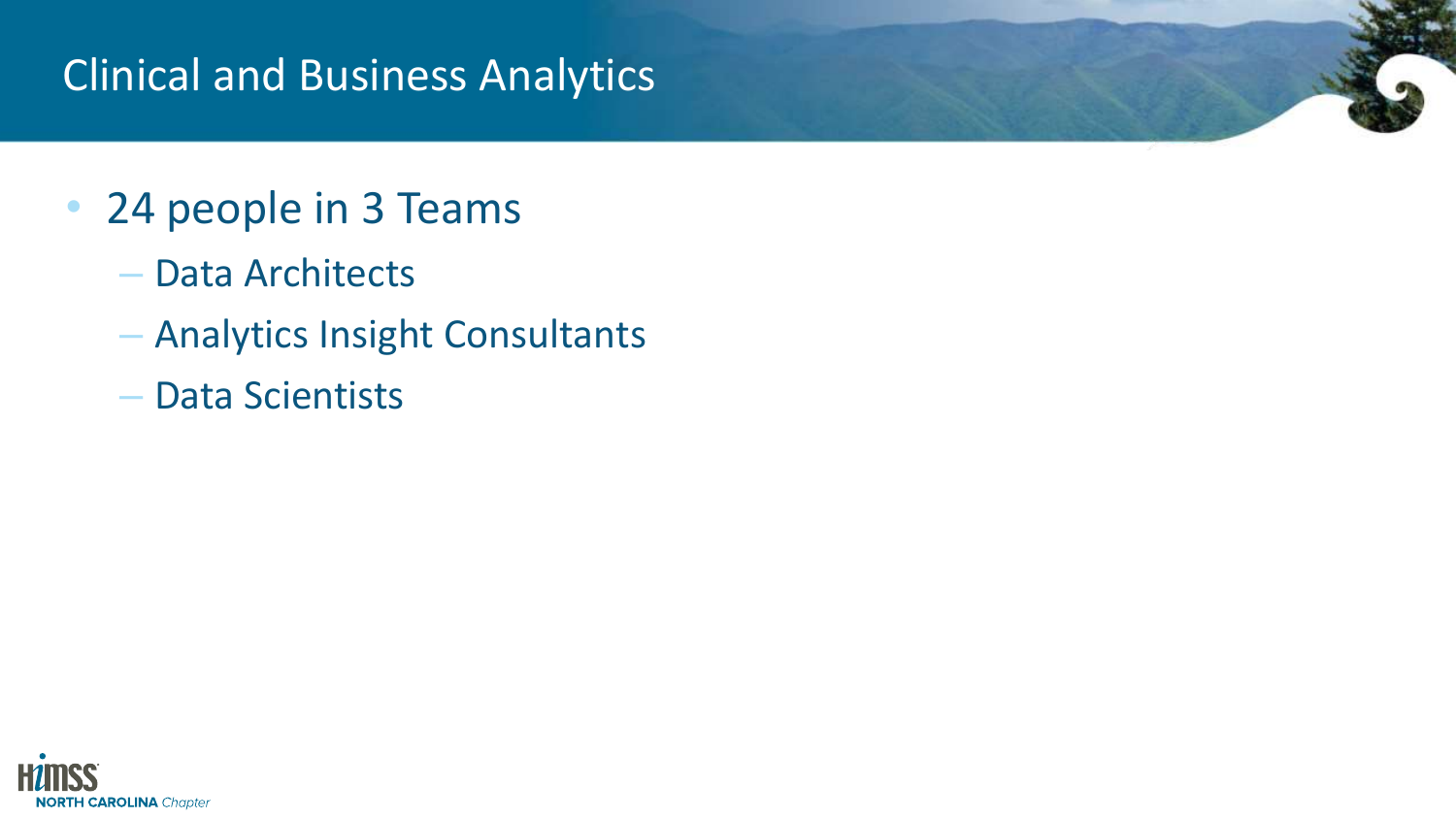#### Data Architects

- Work mostly in SQL
- Build the SAMs (domain specific tables)
- Manage the batch load so that tables update daily
- Build dashboards for end users



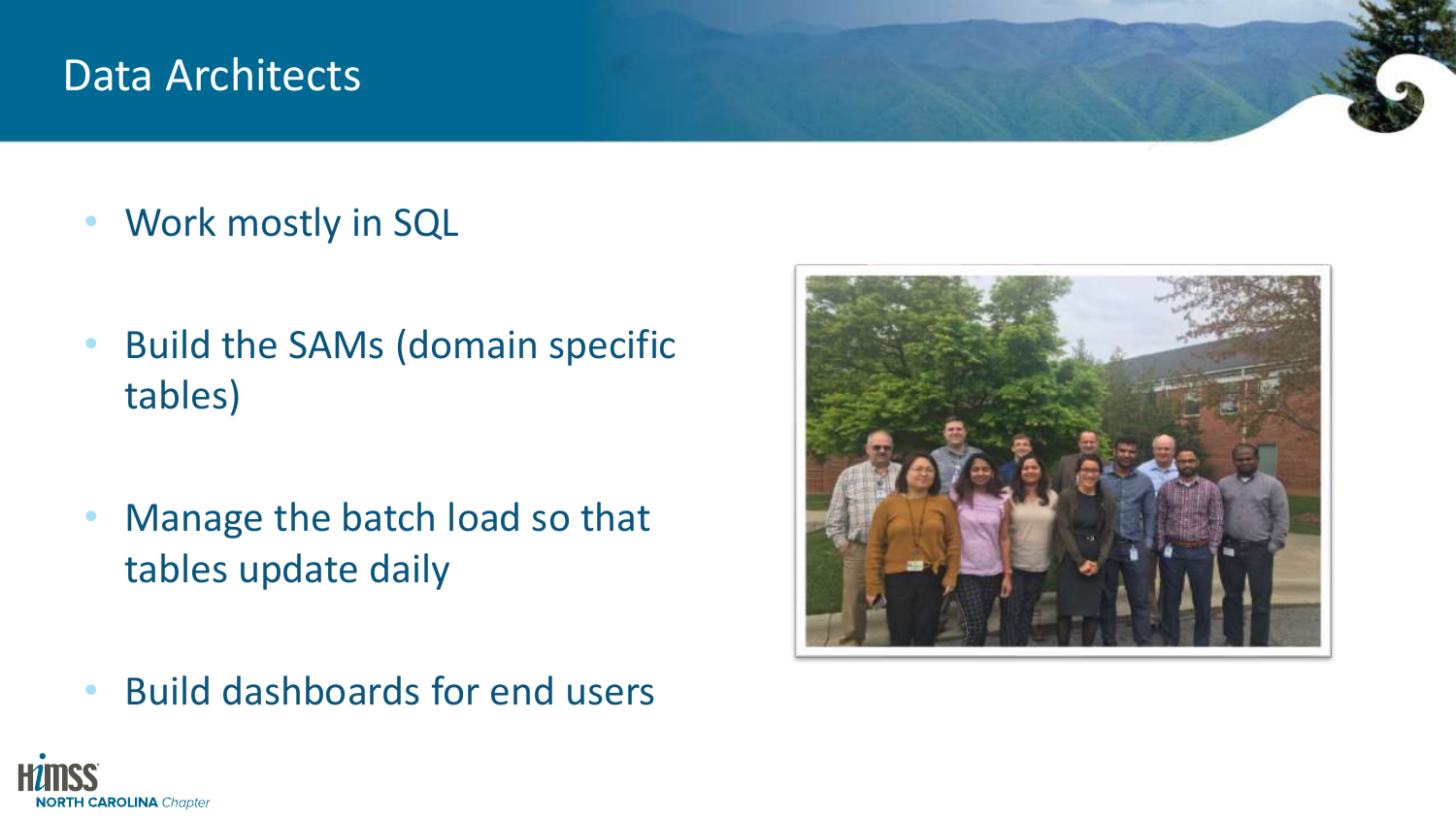#### Complexity of Analytics Questions



Analytics Complexity

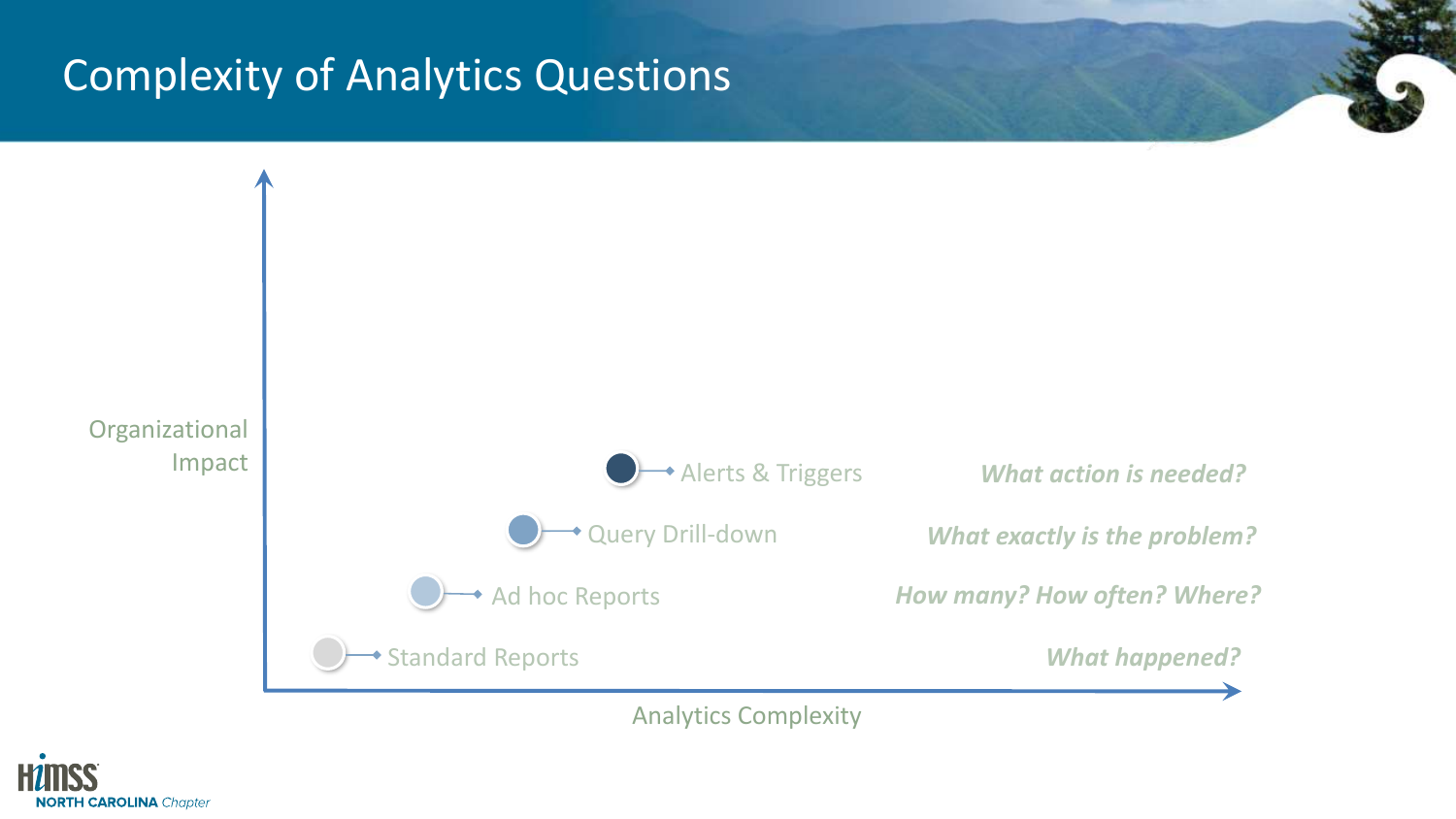#### Analytics Insight Consultants

- Maintain relationship with users and stakeholders
- Interface with stakeholders to gather requirements
- Monitor quality checks of dashboards
- Maintain and communicate release schedule



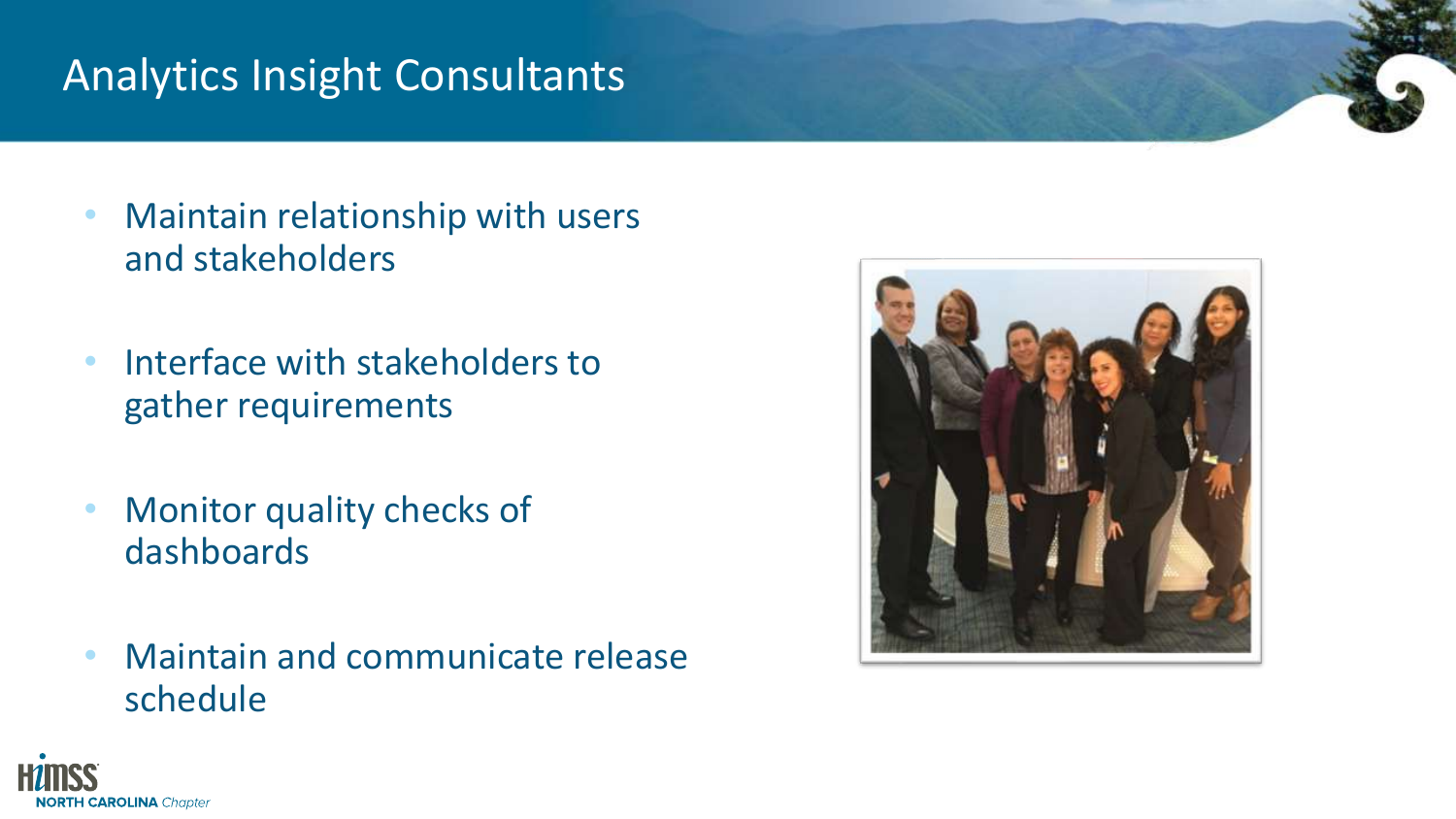#### What is a Data Scientist?

- Title first appeared in 2008
- Blends traditional statistics with other fields



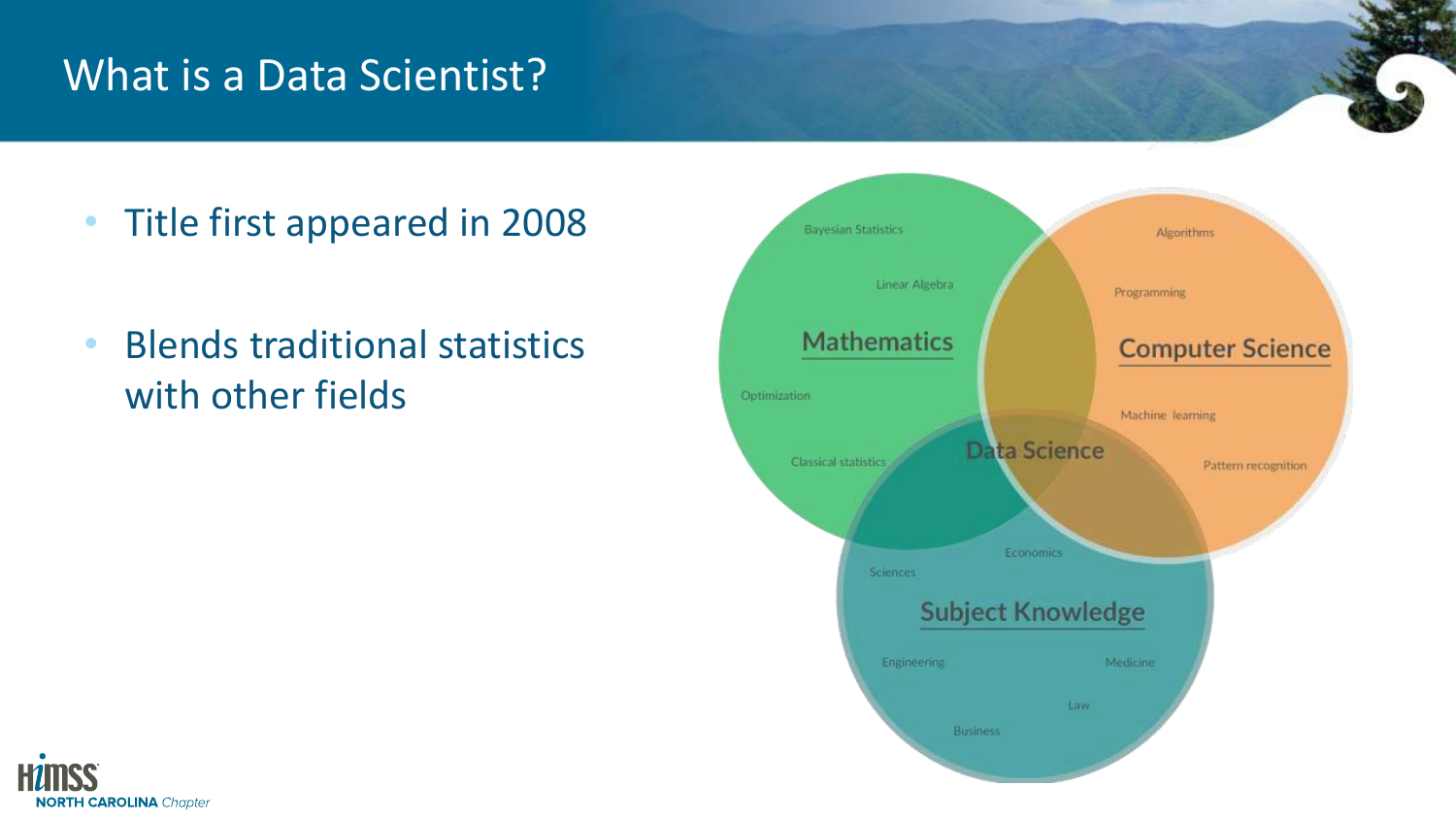#### What is a Data Scientist?

- Title first appeared in 2008
- Blends traditional statistics with other fields
- Roles defined differently at different locations



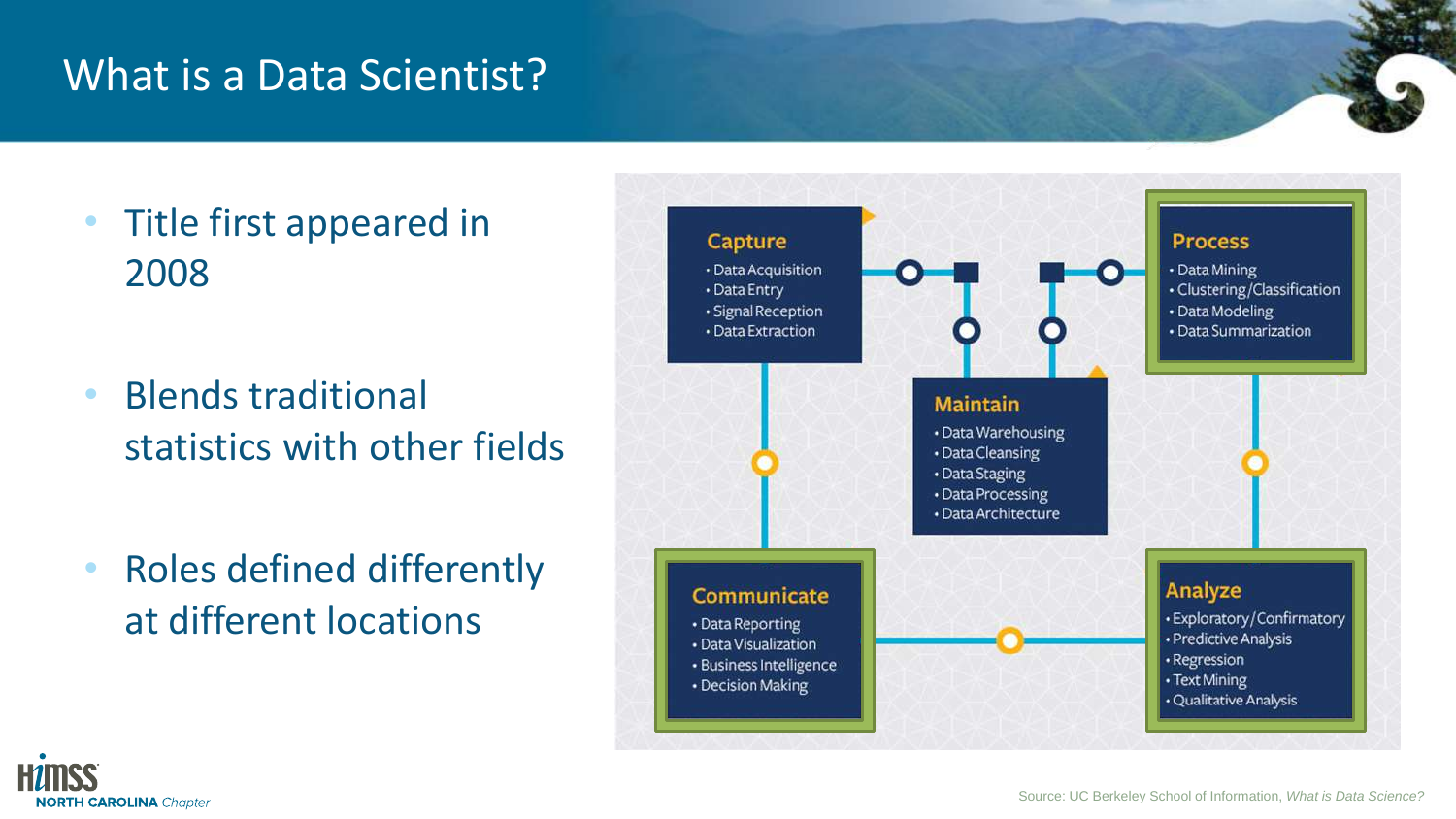### Complexity of Analytics Questions



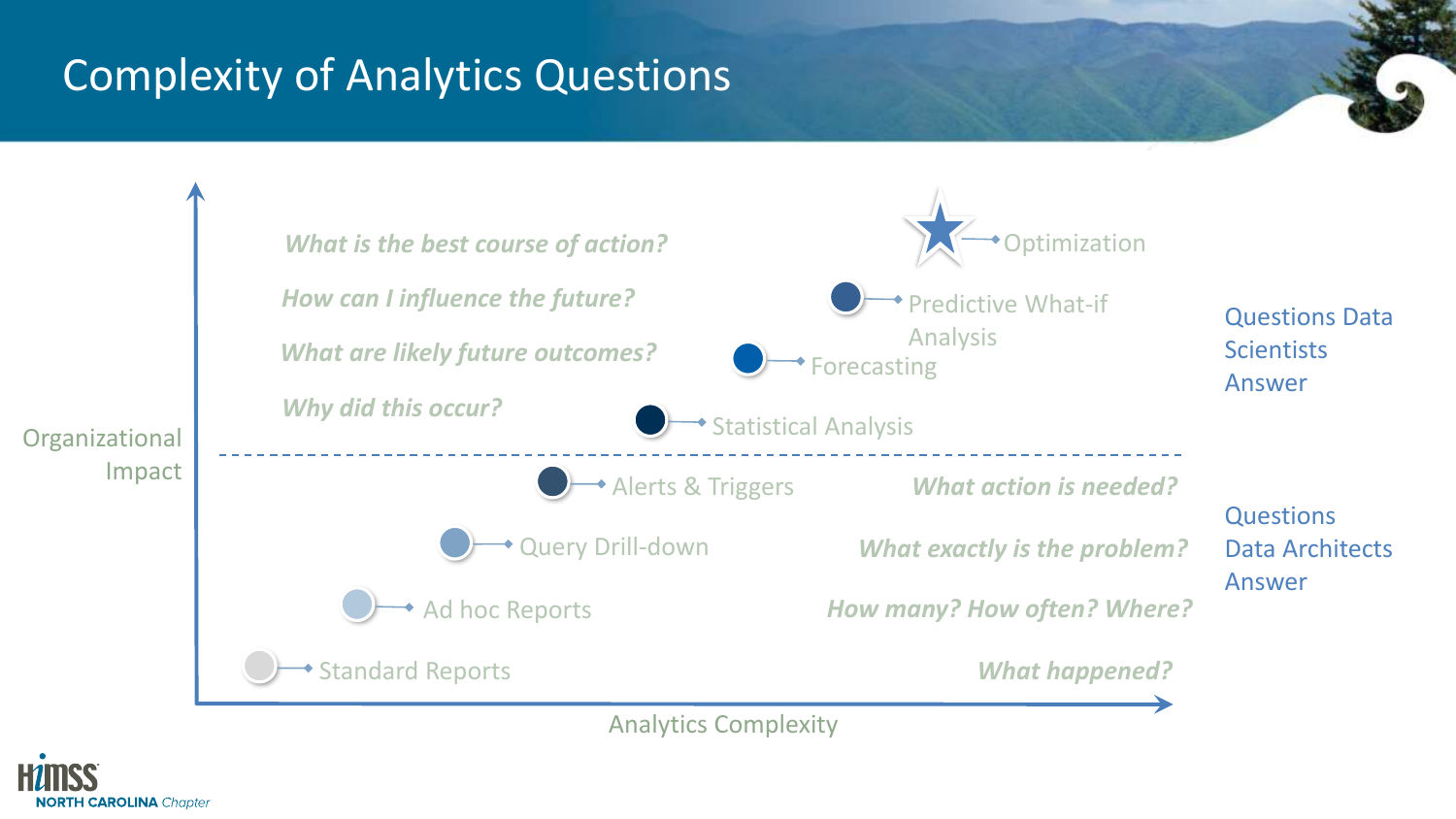#### Data Scientists at Mission Health

- Production Predictive Models
- Statistical Consulting
- Intervention Evaluation
- Increasing the value of EDW assets/data

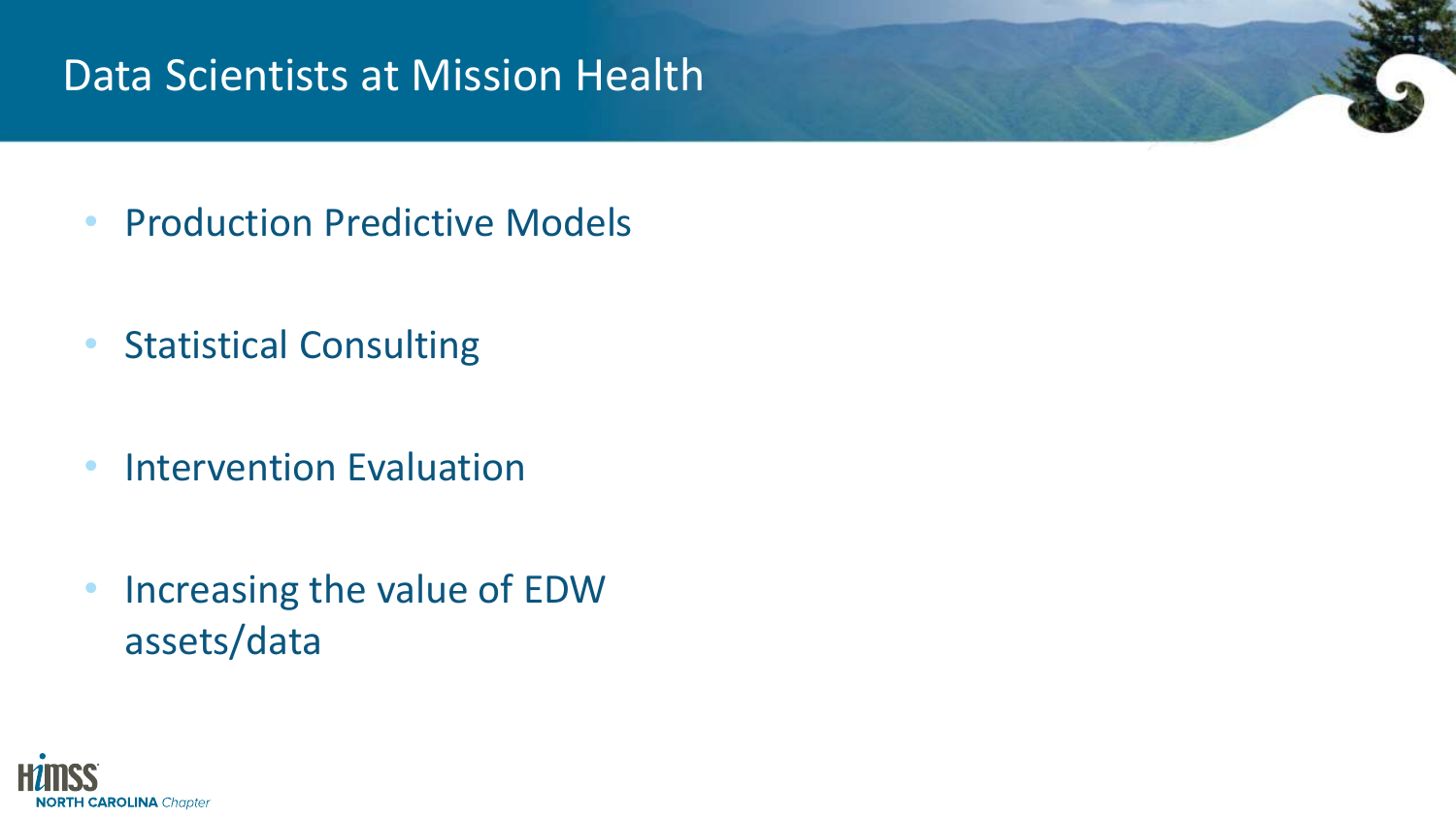#### Production Data Science – Readmission Predictor



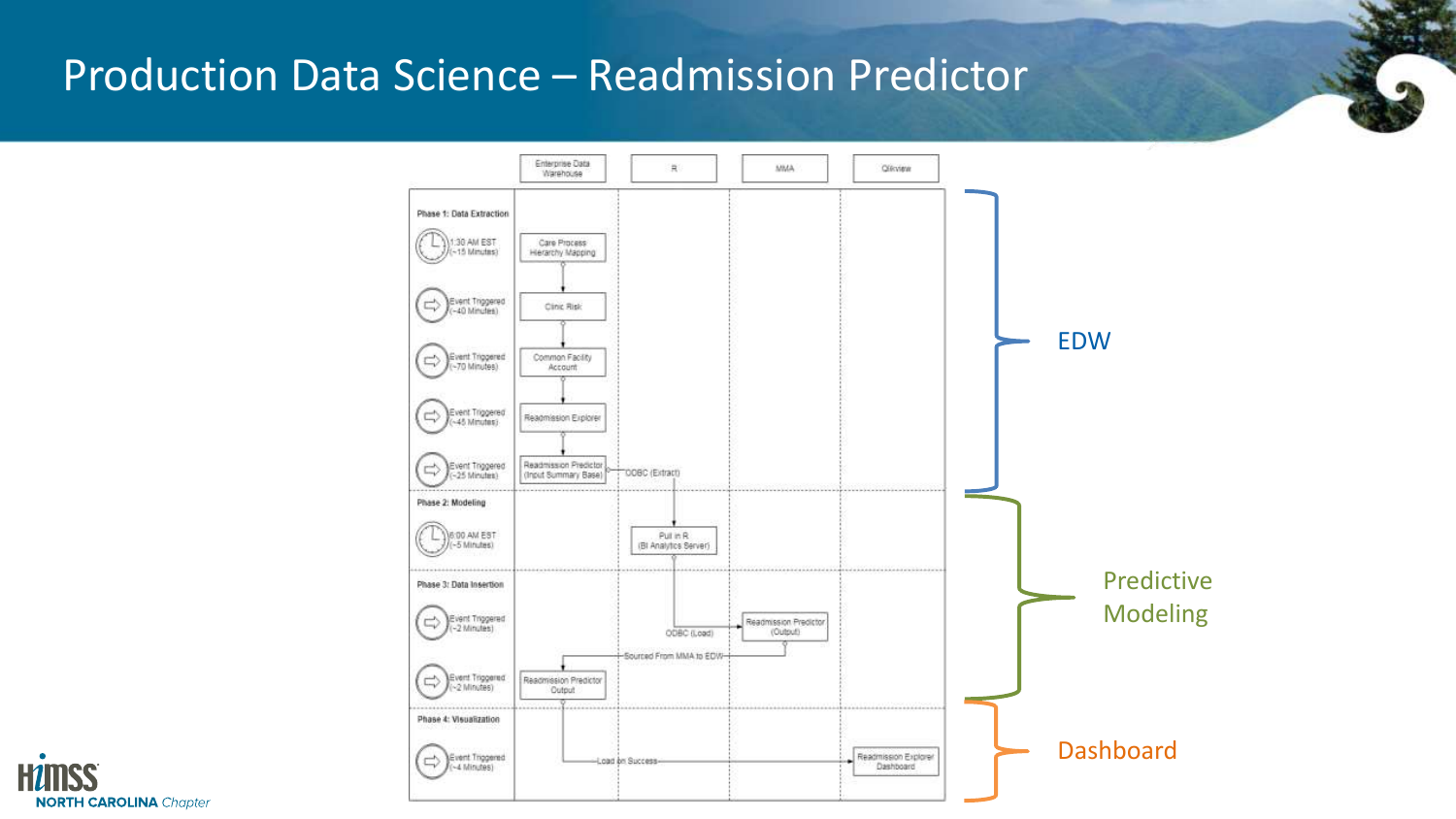#### Production Data Science

- To create Production Models to run automatically:
	- Cleaning data must occur automatically
	- You must anticipate issues in the data ahead of time

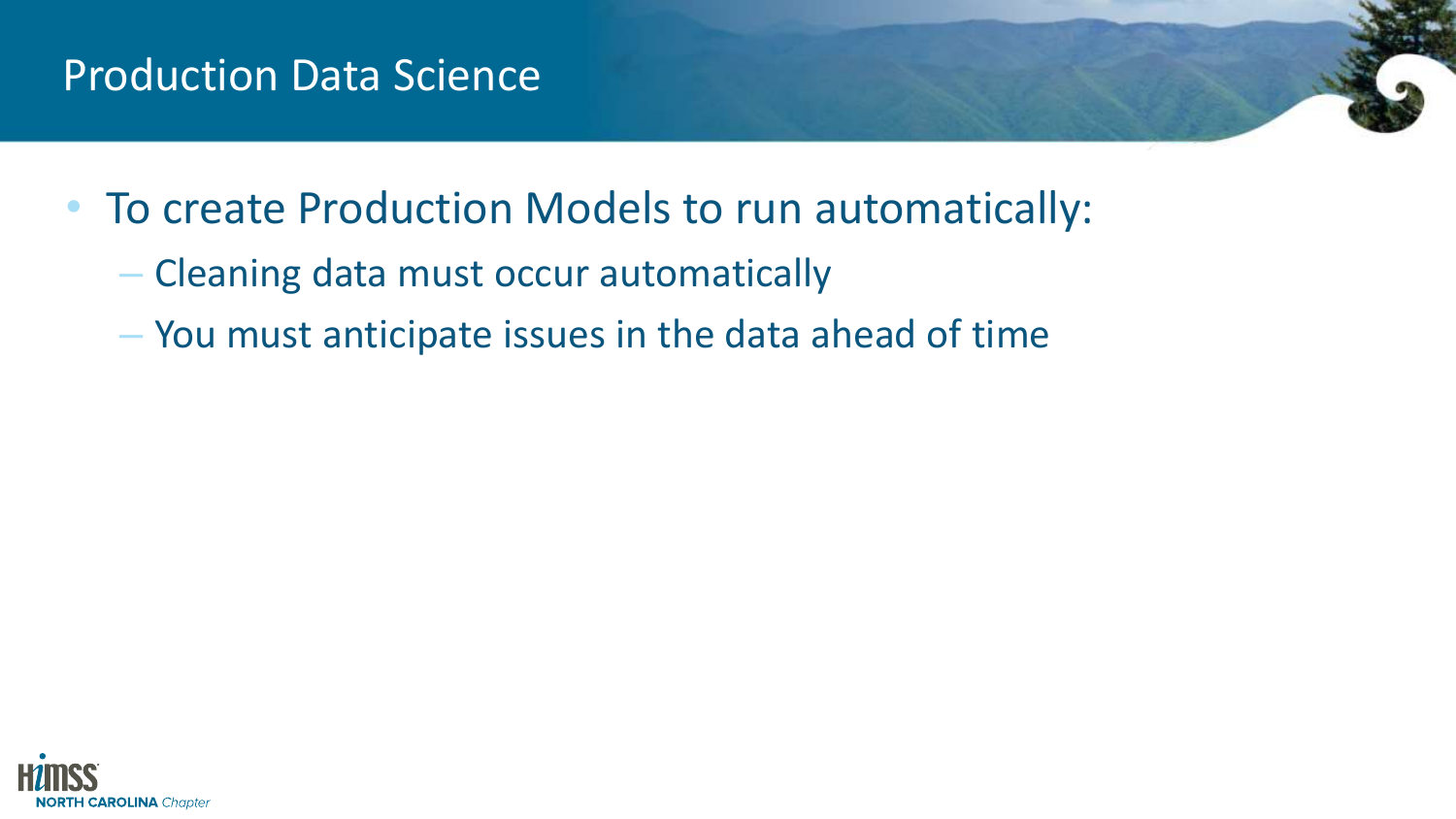#### Data Quality

## • Completeness:

- Does each patient have all of their data?
- Timeliness:
	- Does the data come in when you need it to?
- Integrity:
	- Is the data right?
- Consistency:
	- Does the data stay the same or change frequently?

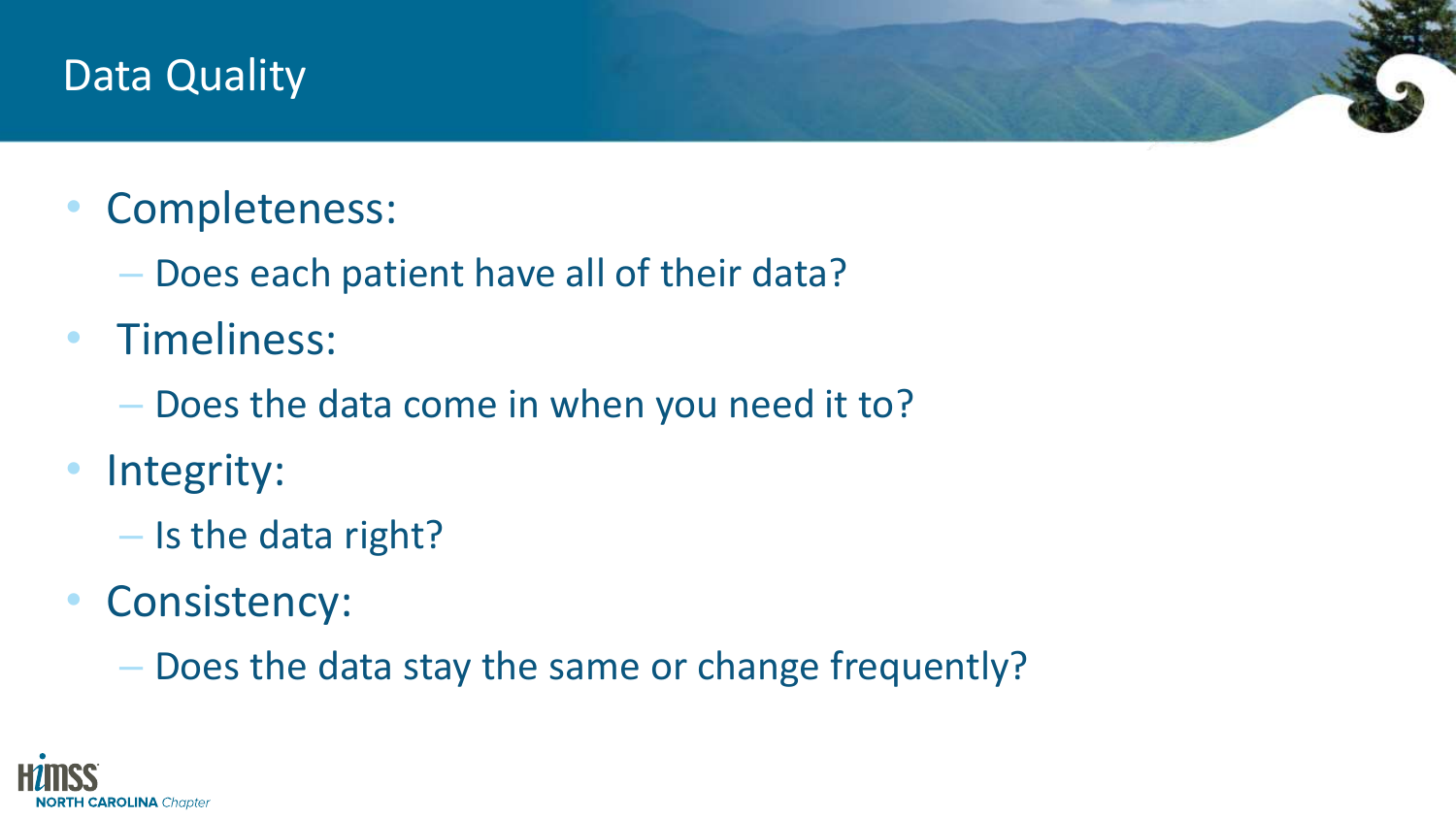#### When Does Data Come In? (Timeliness)



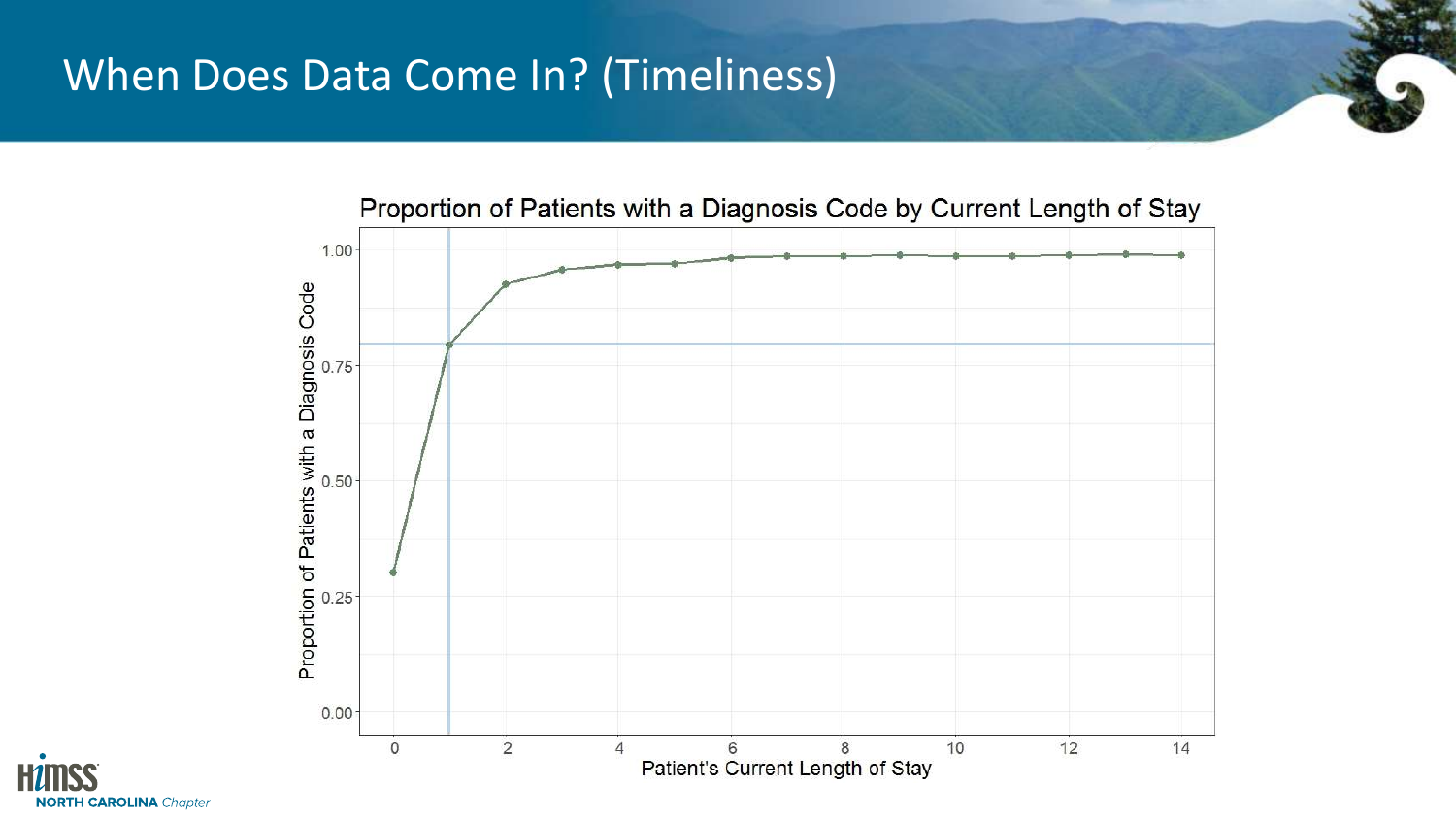## The Case of the Disappearing Patients (Integrity)

- Mid May 2017 we had patient flow decrease in app
- 2 source tables had been turned off



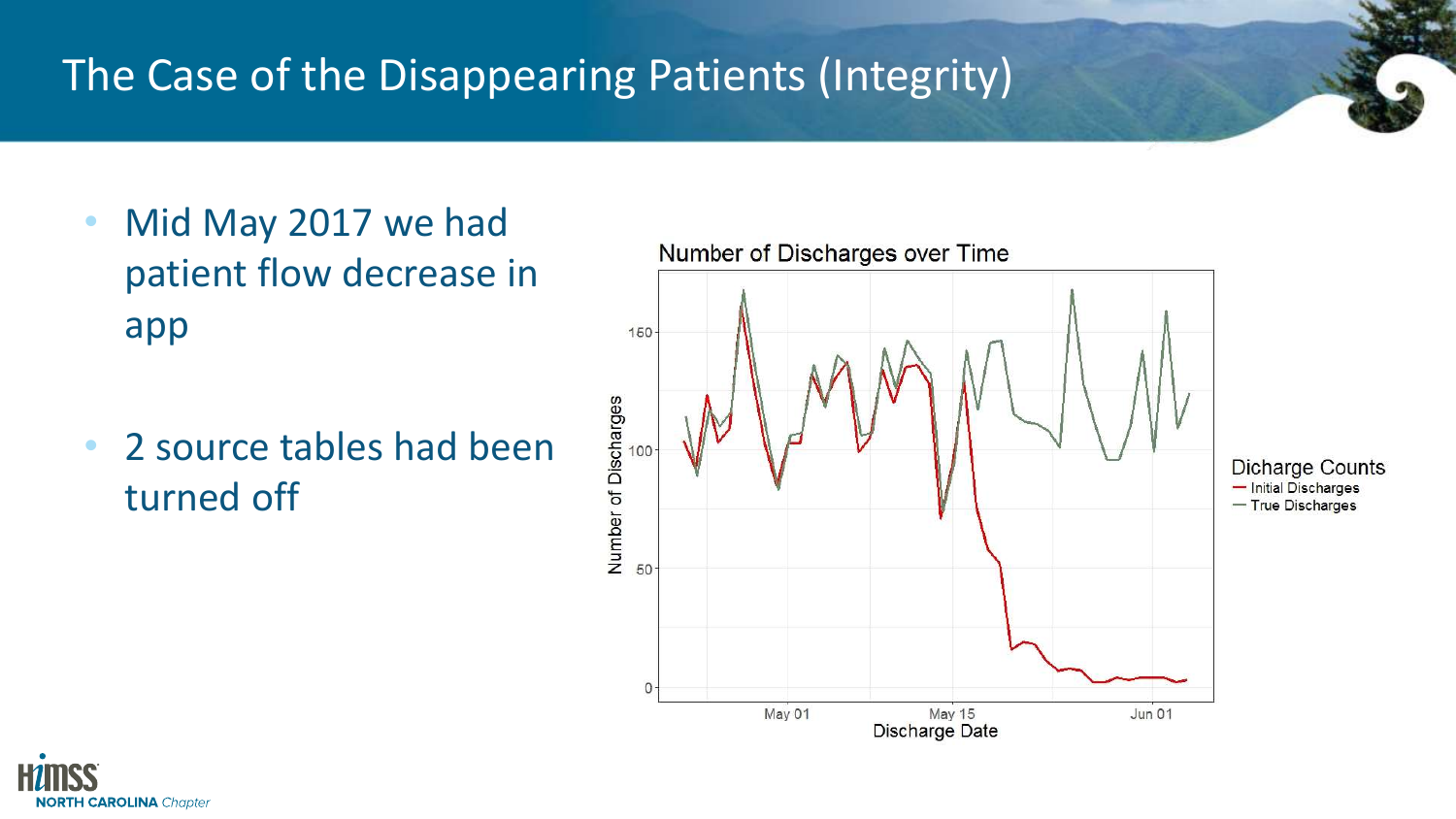#### Sometimes small things show a bigger problem too…







**NORTH CAROLINA** Chapter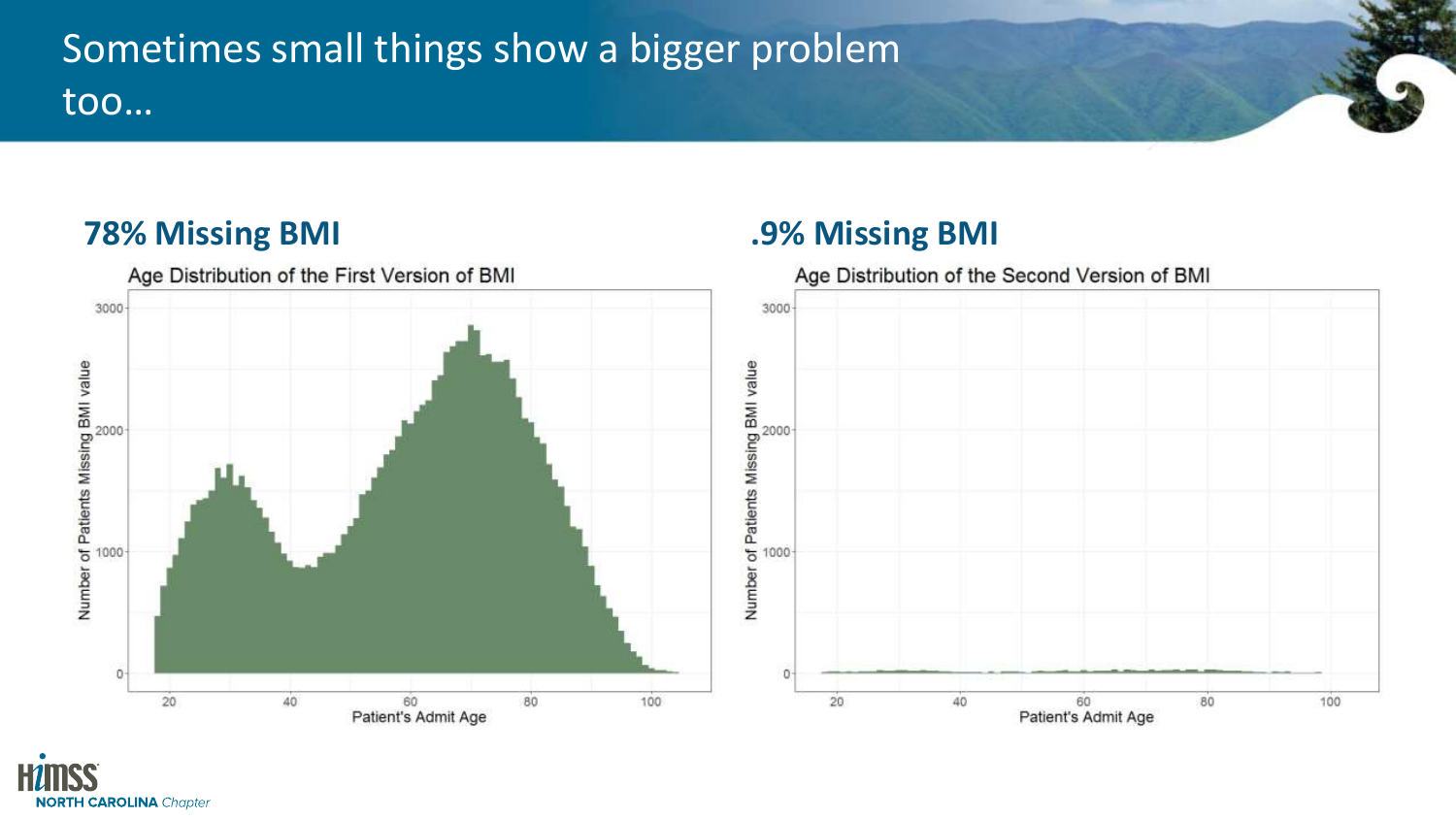## Missing Data Fields (Consistency)

Variable (Avg Percent Missing Across Load Dates)

- Track Variables over multiple load dates
- Some days certain variables wouldn't load

CCSProcedureMultiLevel02DSC (40.37%) CCSProcedureMultiLevel01DSC (40.37%) CCSProcedureSingleDSC (40.37%) CCSICDProcedureDSC (40.37%) PrimaryICDProcedureDSC (40.31%) -PrimaryICDProcedureCD (40.31%) MorseFallRiskNBR (13.74%) BMIClassDSC (13.49%) BMINBR (13.49%) ElixhauserRiskScoreNBR (9.99%) CharlsonDeyoRiskScoreNBR (9.99%) SubCareProcessNM (6.72%) CareProcessNM (6.72%) CareProcessFamilyNM (6.72%) ClinicalProgramNM (6.72%) PaitentZipCD (0.90%) MSDRGDSC (0.55%) MSDRG (0.55%) Facility (0.41%) AdmitNurseUnitLocationDSC (0.19%)

#### **Heatmap: Percent of Missing Features**

Minimum Cutoff of 0.10%: 20 out of 105 features displayed



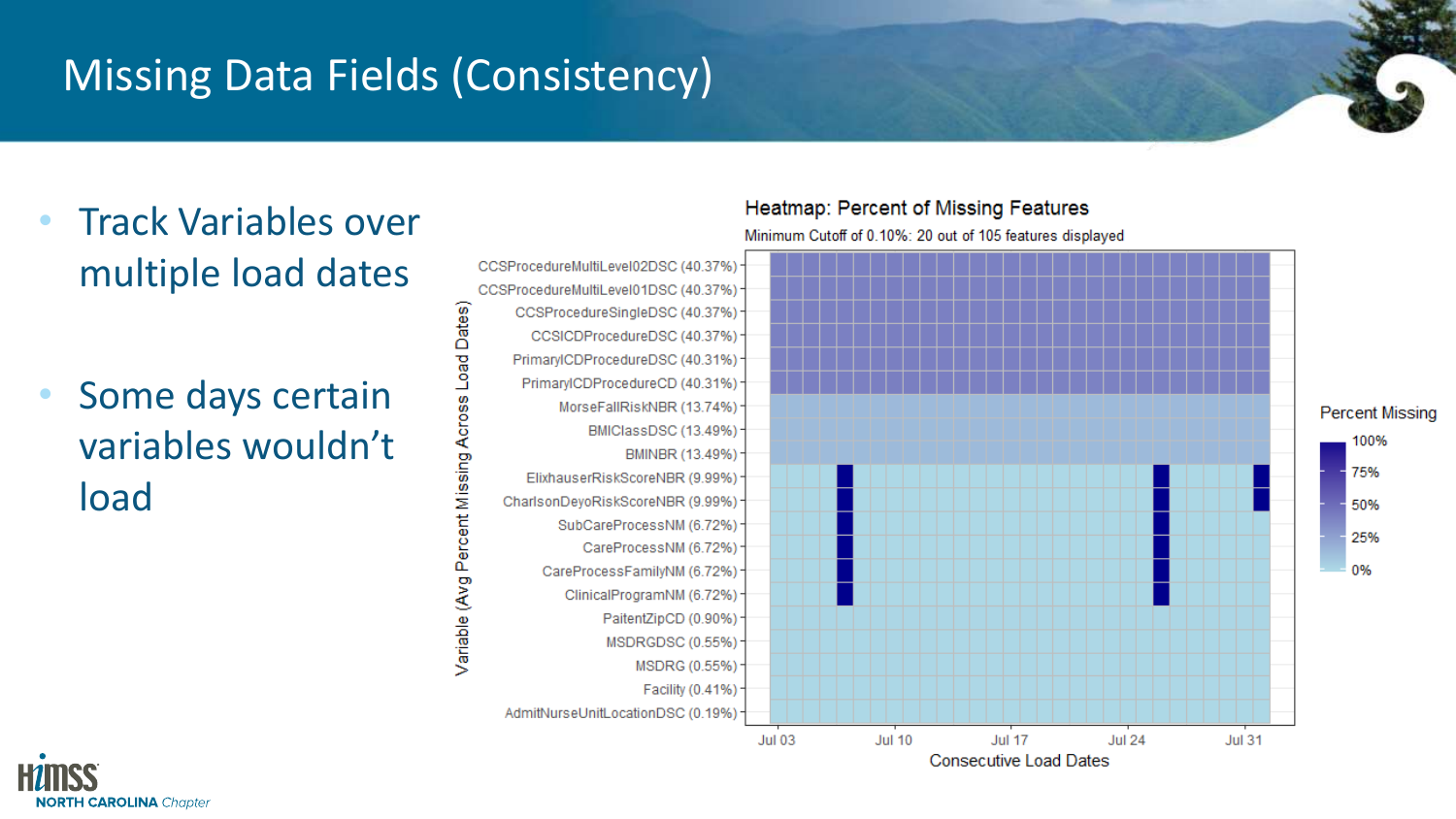#### Tracking Table Dependencies – Initial State

• Dependencies: What tables have to run before current table

- Only able to look 1 level up
	- What tables are called within the SQL used to create new table

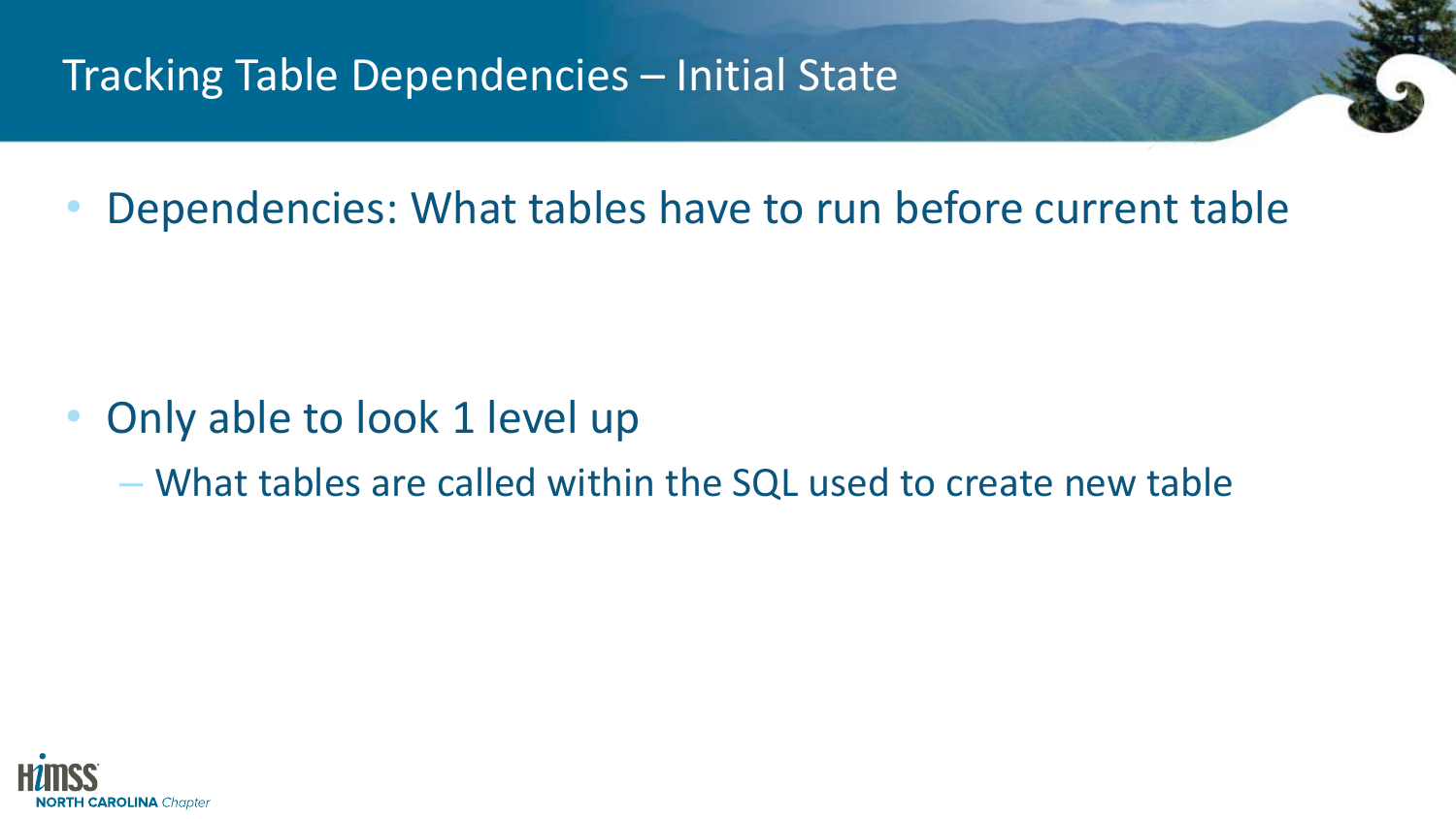#### Comparing Perspectives on Table Dependencies

#### **Readmission Explorer**

#### **Parents Only <b>Full Family Tree**



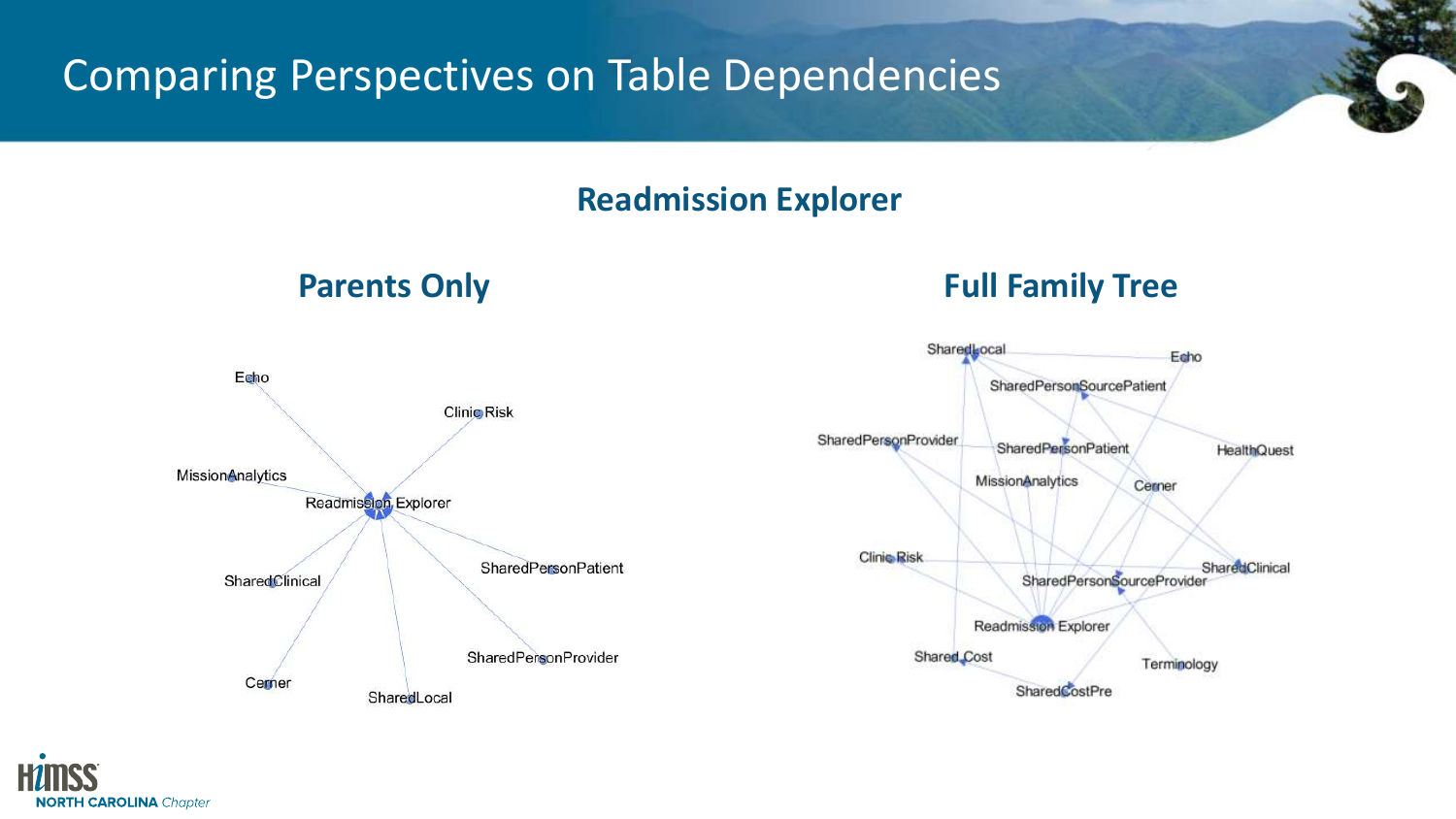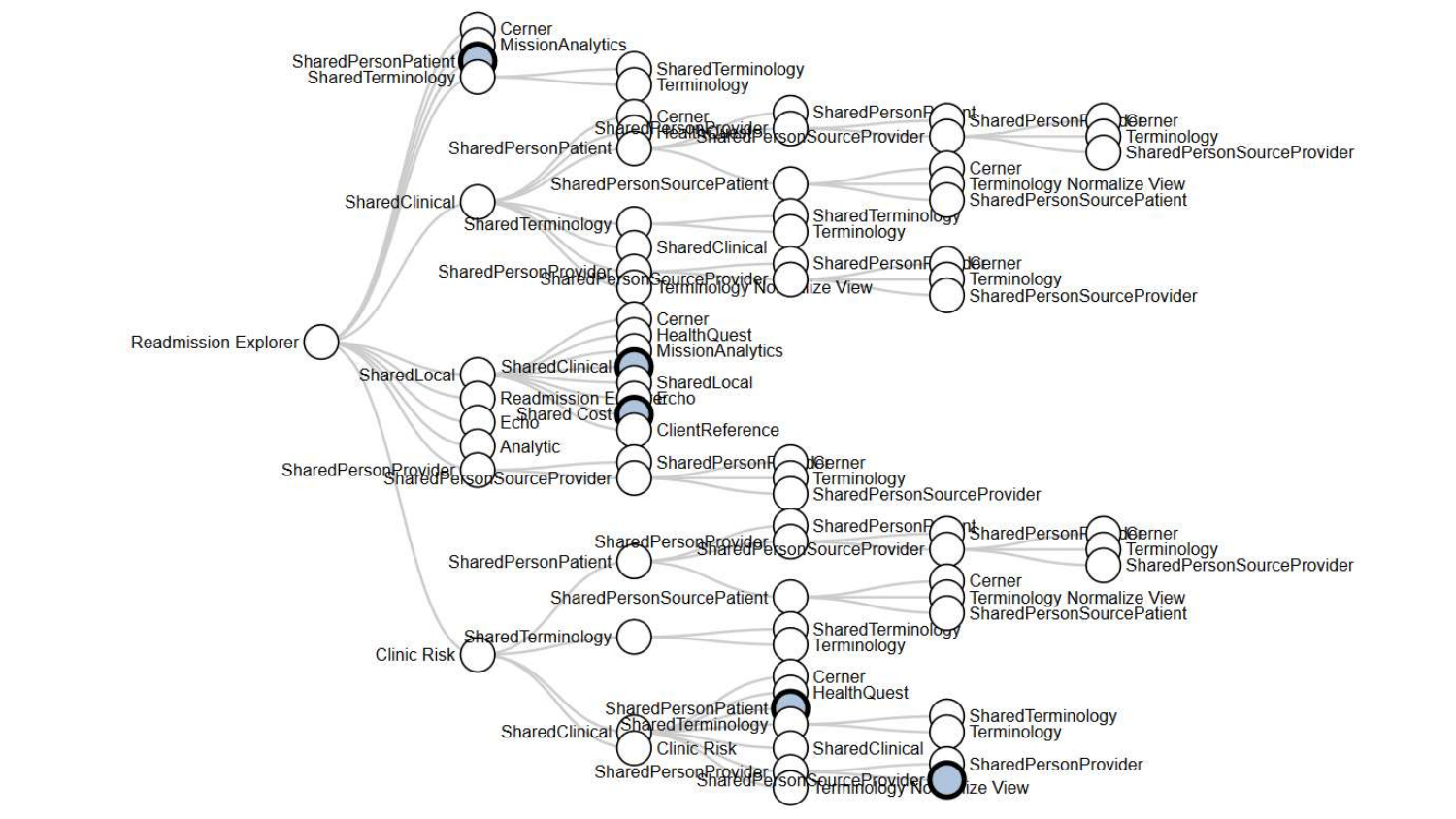#### EDW Upgrade – Cleaning out the Closet

#### If you need to remove tables, you need to know if they are being used.



| child                       | parent                      |
|-----------------------------|-----------------------------|
| <b>Readmission Explorer</b> | Cerner                      |
| <b>Readmission Explorer</b> | <b>MissionAnalytics</b>     |
| <b>Readmission Explorer</b> | <b>SharedPersonPatient</b>  |
| <b>Readmission Explorer</b> | SharedTerminology           |
| <b>Readmission Explorer</b> | SharedClinical              |
| <b>Readmission Explorer</b> | SharedLocal                 |
| <b>Readmission Explorer</b> | <b>Readmission Explorer</b> |
| <b>Readmission Explorer</b> | Echo                        |
| <b>Readmission Explorer</b> | Analytic                    |
| <b>Readmission Explorer</b> | <b>SharedPersonProvider</b> |
| <b>Readmission Explorer</b> | <b>Clinic Risk</b>          |

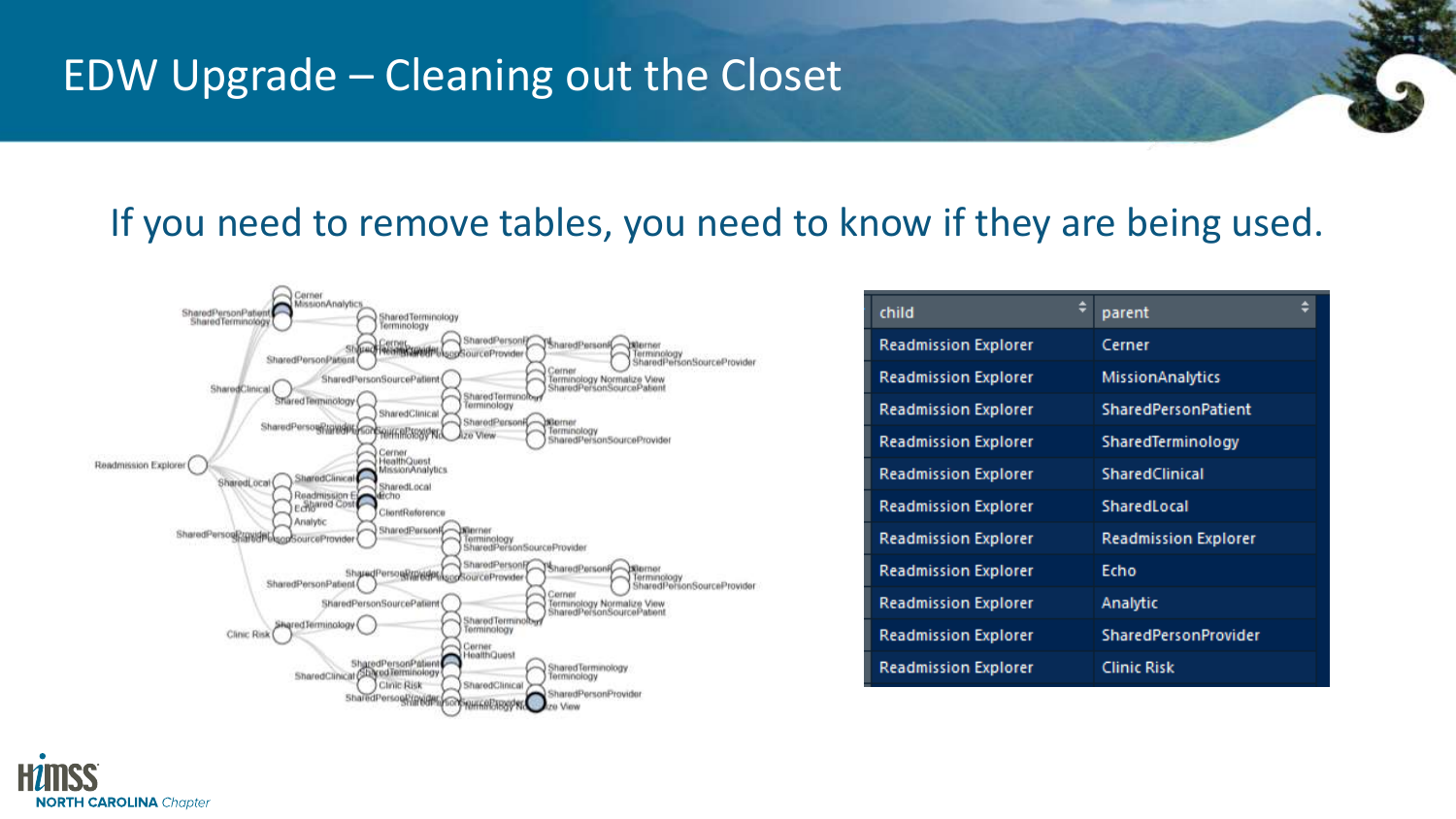#### Coming Soon

#### Flexible application for entire department

| <b>Parent</b>              | <b>Child</b>                |
|----------------------------|-----------------------------|
| Cerner                     | <b>Readmission Explorer</b> |
| Clinic Risk                | <b>Readmission Explorer</b> |
| Echo                       | <b>Readmission Explorer</b> |
| MissionAnalytics           | <b>Readmission Explorer</b> |
| SharedClinical             | <b>Readmission Explorer</b> |
| SharedLocal                | <b>Readmission Explorer</b> |
| SharedPersonPatient        | <b>Readmission Explorer</b> |
| SharedPersonProvider       | <b>Readmission Explorer</b> |
| <b>SharedCostPre</b>       | <b>Shared Cost</b>          |
| Cerner                     | SharedClinical              |
| <b>SharedPersonPatient</b> | SharedClinical              |
|                            |                             |